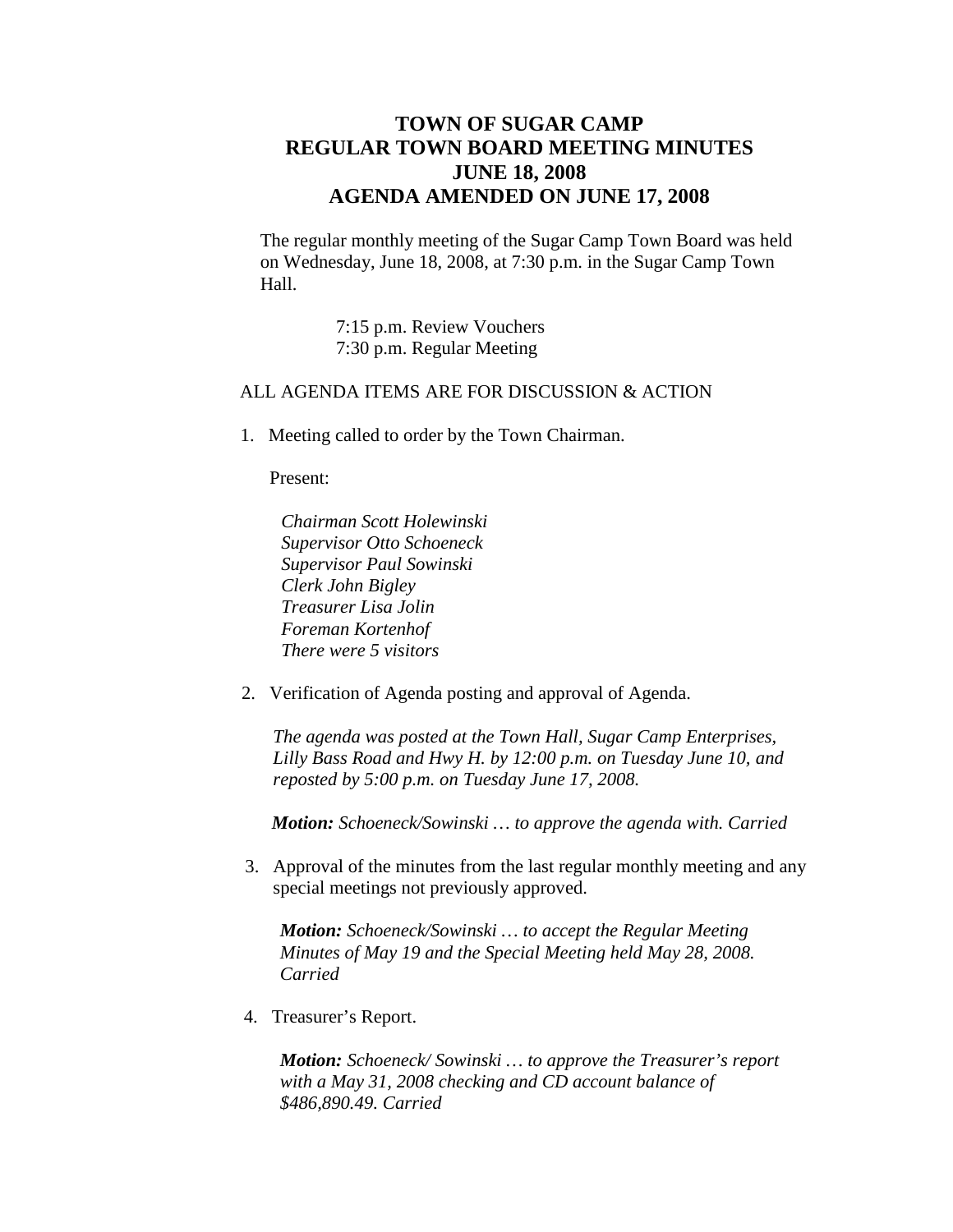5. Approval of vouchers. Discussion & action

*Motion: Schoeneck/Sowinski … to approve the vouchers of \$222,040.58 as presented. Carried*

- 6. Public Comments: *None*
- 7. Correspondences: *Town received a Thank-You card for the Three Lakes H.S. Prom committee for the use of the Town Hall.*
- 8. Old Business:

Review quotes to alter the fire department door to accommodate the new boat.

*Motion: Schoeneck/Sowinski … to give SL Custom Builders the job with a quote of \$2,980. Carried*

- 9. New Business:
	- 1. Review and approve work to be done on South Jennie Webber Lake Road

*The Town will begin cutting trees in August and the town crew will begin prop. Work later this fall for road work to be done in 2009.*

2. Review and approve the new 5 year road plan

*Motion: Sowinski/ Schoeneck …to accept the five year road plan as discussed:*

*2009-Jennie Webber Lake Road S, Jennie Webber Lake Rd. N, and Dam Lake Rd. 2010-Spider Lake Rd. 2011 Ripco Rd. 2.2, 2012 Aldridge Lake Rd, White Birch Rd. and Popular Dr. 2013 King Rd.*

3. Presentation by Oneida County Invasive Aquatic Species Specialist, Jennifer Holman.

*There was a brief presentation from Jennifer Holman of the status of several lakes located in Sugar Camp. She also addressed the availability of grant money that the Town and county may apply for. At the end of the presentation a packet of*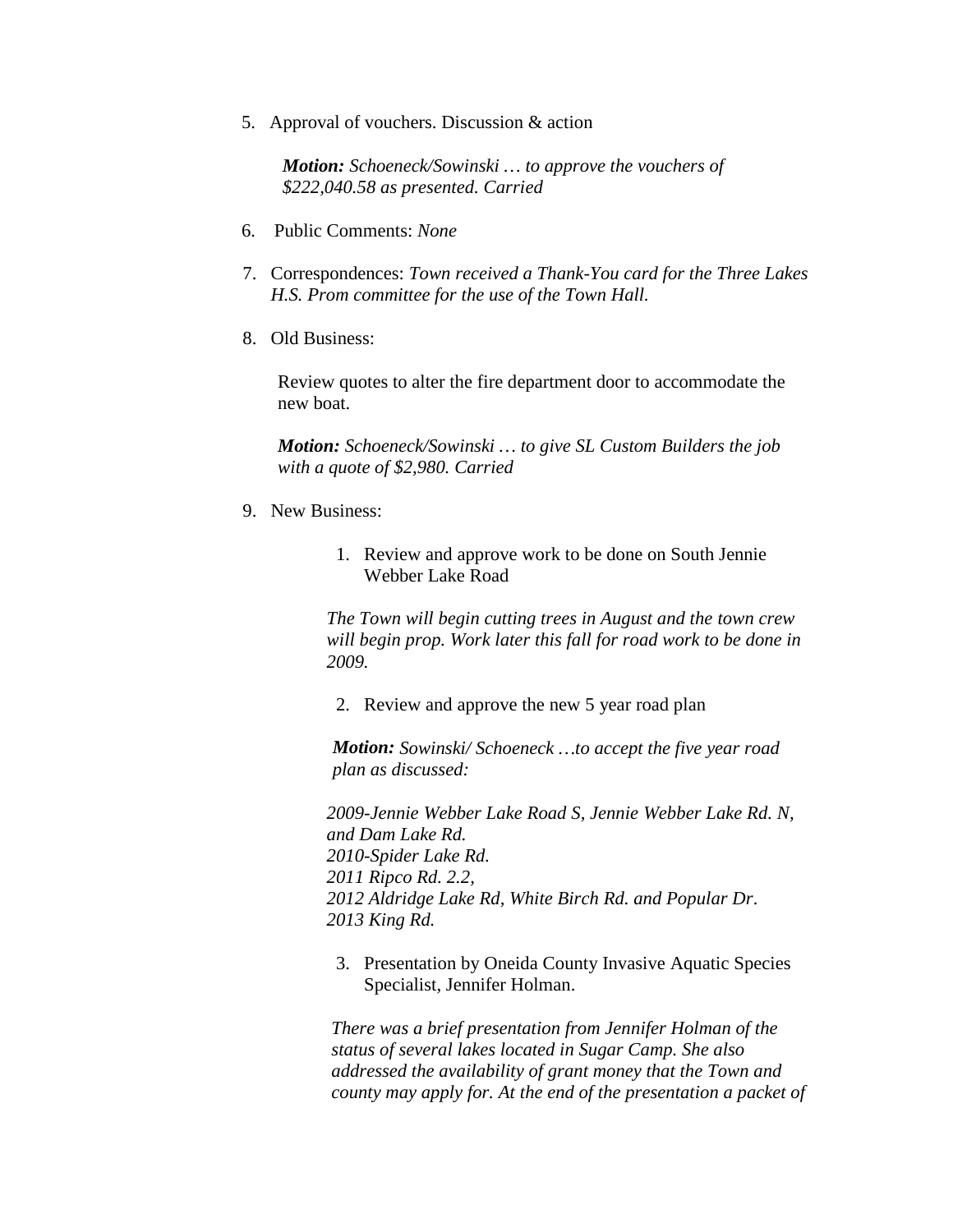*information was handed out to those in attendance, extra packets were left with the clerk.*

4. Consider a 4-lot CSM (certified survey map) from Scott Holewinski for 4 lots off the end of Blackberry Lane.

*Motion: Sowinski/ Schoeneck …that the Town of Sugar Camp has no objections to the 4-lot subdivision off the end of Blackberry Lane. Carried*

5. Consider a request from Oneida County Economic Development Corp. to provide parking for person's car pooling to near-by cities.

*Motion: Schoeneck/Sowinski …to provide parking for person's wishing to car pool at the parking area by the tennis courts. Carried*

6. Approve the purchase of new fire numbers

*Motion: Schoeneck/Sowinski …to spend \$28,867 to purchase new fire number signs for the township. The signs will be larger, reflective on both sides with a green background. Carried*

7. Review concerns surrounding the Snowmobile Clubs Races.

*The board shared some concerns it has with this last years Vintage Snowmobile Races held on the town grounds. One concern was with liability coverage for machines and persons not racing, the other dealt with cleanup after the races. The board will receive copies of the insurance liability that the Snowmobile Club carries and greater effort will be made to pick up all signs after the races. A fence will be installed around the track. The club will be installing a well in the center of the track so that water will not have to trucked in.*

8. Approval of Liquor License, Cigarette Licenses and Operators Licenses as presented to the Board.

*Motion: Schoeneck/Sowinski …to approve the Liquor License, cigarette licenses and operators licenses as presented. Carried*

9. Road Work Report